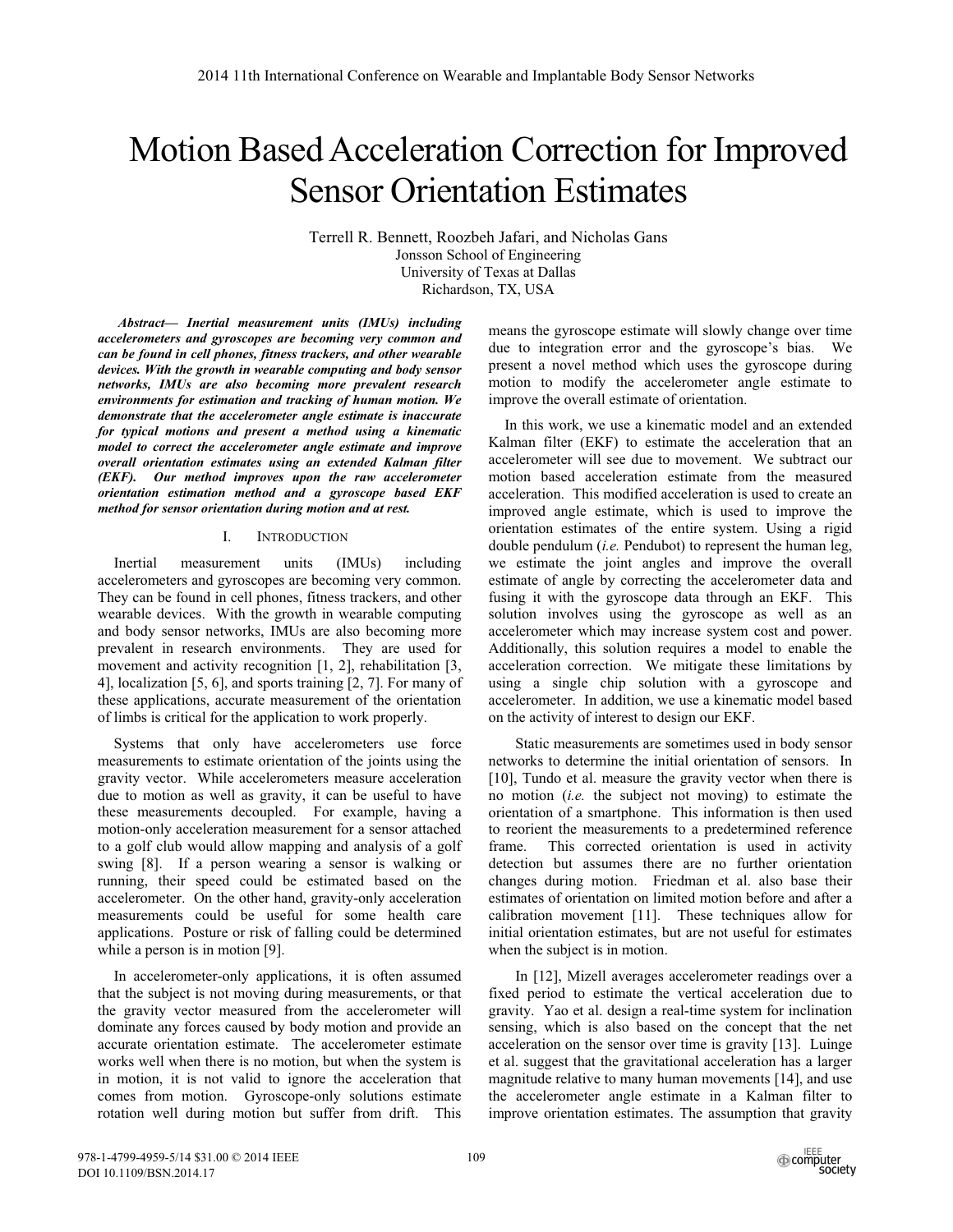dominates the movement acceleration may be true if there are limited sensor positions (*i.e.* on the trunk and not limbs), and the subject is doing activities in which their posture and speed do not change dramatically or often. However, sensors attached to limbs are likely to see greater motionbased acceleration measurements, as we show in section V.

Liu et al. use two coaxial accelerometers on the same segment of the leg to reduce the effects of motion and improve angle estimates [15]. In [16], Wu et al. look to optimize the placement of one to eight sensors on a single rigid segment to improve the measurement of gravity for orientation detection. In these solutions, the sensors must be physically separated and processed for the accelerometer to provide additional information for orientation estimation. Additional sensors may not be feasible for certain situations and increase the processing necessary for the sensor network.

This paper is arranged as follows. Section II discusses theory behind using acceleration measurements for angle estimates. It also covers the kinematic model and how it relates to human motion. Section III describes the basics of the EKF and the state space model for our discussion. Section IV gives the details on the experimental set up and Section V gives an analysis of the results obtained. Finally, Section VI covers conclusions and future work.

## II. BACKGROUND AND KINEMATICS

In [6], Bennett et al. used an EKF to estimate joint angles and estimate walking distance. The EKF used gyroscope measurements from two sensors to estimate the angle of the thigh and shin during walking. Gyroscopes drift over time, which reduces the accuracy of the estimate. To combat gyroscope drift and get additional data during more complex motions, accelerometers are commonly used [17, 18]. To use the accelerometer to assist in correcting angle estimates for the EKF, we model the acceleration that a sensor will see due to movement as well as due to gravity.

# *A. Acceleration Based Angle Estimates*

For an accelerometer that is motionless, the sensor measurements will be directly related to the angle  $\theta$  of the sensor relative to gravity. Using this knowledge, an orientation angle can be determined.  $A_x$ , which is the accelerometer measurement along the x-axis of the sensor, will be equal to  $g\cos\theta$ , and  $A_v$ , which is the sensor y-axis accelerometer measurement, will be equal to  $gsin\theta$ . Using

$$
\theta = \alpha \tan \frac{\left(\frac{A_y}{A_x}\right)}{1},\tag{1}
$$

we can calculate  $\theta$  based on the accelerometer measurements when the sensor is not moving.

When the sensor is in motion, the sensor still measures the acceleration of gravity. However, there are also acceleration components due to the motion of the sensor that contribute to the sensor measurements. Fig. 1 (a) shows the measured accelerations sum to give the gravitational

acceleration (*i.e.* for a motionless sensor). Fig. 1 (b) shows that the sensor measurements for acceleration include motion based radial and tangential components,  $A_{rad}$  and  $A_{tan}$  respectively.

Ignoring the motion based acceleration will cause incorrect angle estimates because the sensor measurements are not due to gravity alone. If the motion based acceleration vectors can be determined, they can be removed from the accelerometer measurement leaving only the gravity-based acceleration. Following this, (1) can be used to as an improved estimate of the sensor angle.



Fig. 1: Accelerations seen by sensor with and without motion

### *B. Kinematics*

As shown in our previous work, when walking in a straight line, the human leg can be modeled as a 2-link revolute robot with one link of the robot representing the femur and the second link representing the tibia/fibula. The revolute joints represent the hip and knee joints of the human leg. The Pendubot, as illustrated in Fig. 2, is a 2-link planar revolute robot (*i.e.* similar to the human leg while walking on a straight path). The joint at the base of link 1 is the origin of the inertial global frame for all estimates in the system. The *x* estimate is along the horizontal axis, and the *y* estimate is along the vertical axis. The angle  $\theta_1$  is measured with respect to the  $x$ -axis. We measure the angle of link 2  $(\theta_2)$  relative to link 1.

The Pendubot has fewer constraints on motion than the human leg (e.g. the "knee" can bend in either direction and the range of motion is larger). However, the Pendubot joints cannot twist, which allows a simpler model to be used. The Pendubot has optical encoders at each joint which are used in the experiments to give angle measurements with a resolution of 1000 cycles per revolution (CPR)  $(i.e. \pm .18^{\circ})$ .

 The sensors are IMUs on the upper and lower links that measure the angular velocities and linear accelerations of the two links using gyroscopes and accelerometers respectively. In this system setup, the sensor attached to the second link will have greater orientation changes because link 2 sees all motion from link 1 and from its own movement and due to the increased movement of the second link during the walking motion. In addition, because the second link generally moves more than the first link, the acceleration forces from the movement will be greater. Because sensor 2 gives an angle estimate that contains information about  $\theta_1$  and  $\theta_2$  (*i.e.* the angle estimate from the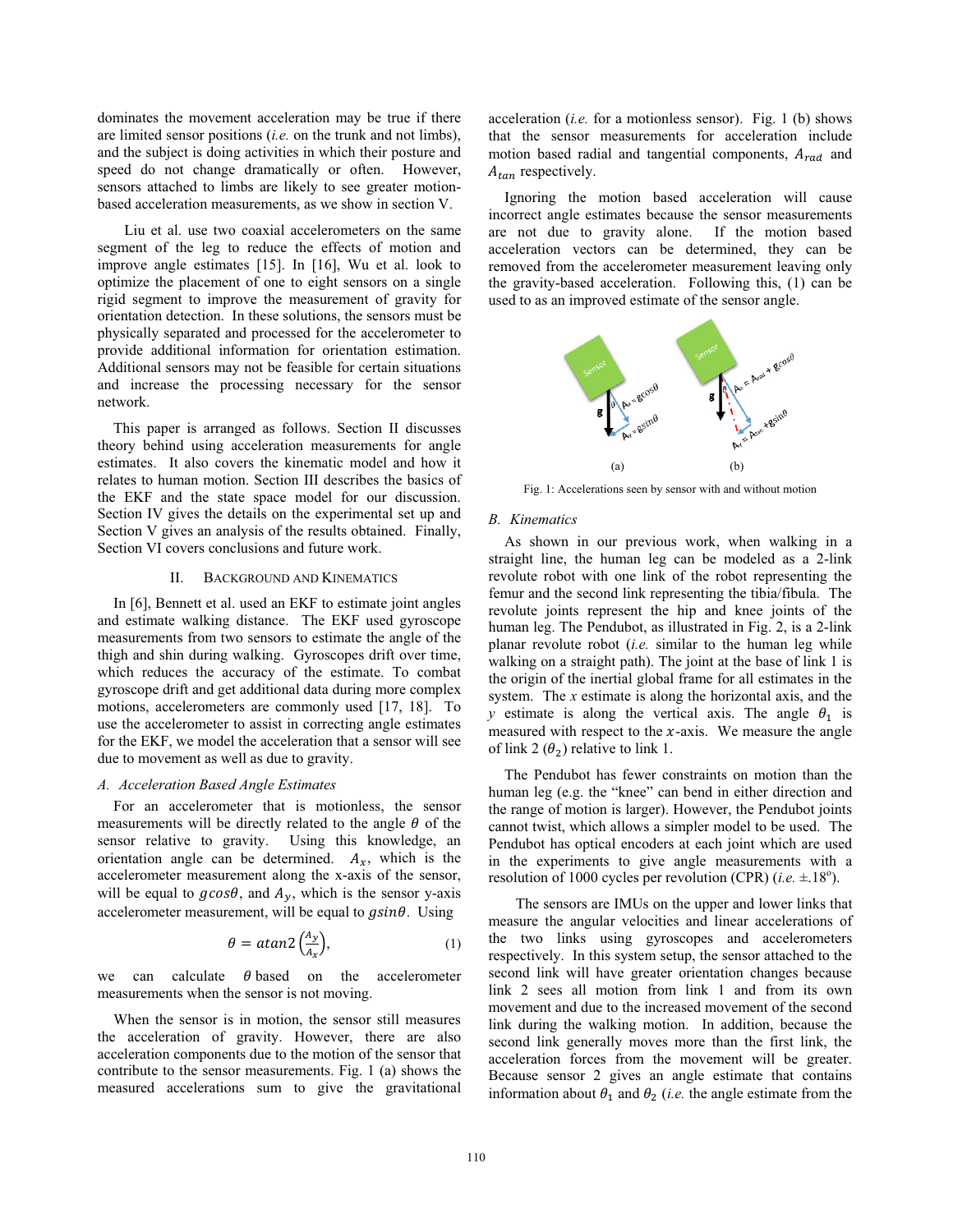second sensor is  $(\theta_1 + \theta_2)$ , we can use the data from this sensor to improve our estimates.



Fig. 2: Pendubot with a sensor on each link.

#### *C. Acceleration Correction*

As shown in [19], the equations for *x* displacement, *y* displacement and related derivatives in the base coordinate frame of a two link revolute robot are

$$
x = a_1 c_1 + a_2 c_{12} \tag{2}
$$

$$
\dot{x} = -a_1 s_1 \dot{\theta}_1 - a_2 s_{12} (\dot{\theta}_1 + \dot{\theta}_2)
$$
\n(3)

$$
\ddot{x} = -a_1 \left[ c_1 \dot{\theta}_1^2 + s_1 \ddot{\theta}_1 \right] - a_2 c_{12} \left( \dot{\theta}_1 + \dot{\theta}_2 \right)^2
$$
  

$$
-a_2 s_{12} \left( \ddot{\theta}_1 + \ddot{\theta}_2 \right)
$$
 (4)

$$
y = a_1 s_1 + a_2 s_{12} \tag{5}
$$

$$
\dot{y} = a_1 c_1 \dot{\theta}_1 + a_2 c_{12} (\dot{\theta}_1 + \dot{\theta}_2)
$$
\n(6)

$$
\ddot{y} = a_1 \left[ c_1 \ddot{\theta}_1 - s_1 {\dot{\theta}_1}^2 \right] + a_2 c_{12} (\ddot{\theta}_1 + \ddot{\theta}_2)
$$
\n(7)

$$
-a_2 s_{12} (\dot{\theta}_1 + \dot{\theta}_2)^2
$$

where  $a_1$  is the length of the first link,  $a_2$  is the length of the second link,  $s_1 = \sin(\theta_1)$ ,  $c_1 = \cos(\theta_1)$  $s_{12} =$  $\sin(\theta_1 + \theta_2)$  and  $c_{12} = \cos(\theta_1 + \theta_2)$ .

 Based on (4) and (7) and using the signals estimated by the EKF described in Section III, we can estimate the acceleration that sensor 2 will see from motion in the global *x* and *y* coordinate frame. The sensor, however, has its own reference frame as shown in Fig. 3. The sensor 2 frame is not oriented the same as the global frame when the pendulum is at rest, and it is dynamic when the pendulum is in motion. Therefore, we use the rotation matrix

$$
R_0^{S_2} = \begin{bmatrix} c_{12} & s_{12} & 0 \\ s_{12} & -c_{12} & 0 \\ 0 & 0 & -1 \end{bmatrix}
$$
 (8)

to rotate the measurements made in the global reference frame into the sensor 2 reference frame. The rotated estimates  $A_{tan}$  and  $A_{rad}$  are the tangential and radial components of the motion based acceleration respectively. These are found using (8) to rotate the results of (4) and (7).

 Subtracting the tangential and radial acceleration estimates from the related sensor readings will leave an estimate of the gravity based acceleration on the sensor as

$$
\begin{bmatrix} g_x \\ g_y \end{bmatrix} = \begin{bmatrix} A_x \\ A_y \end{bmatrix} - \begin{bmatrix} A_{rad} \\ A_{tan} \end{bmatrix}.
$$
 (9)

We then use the arctangent function on the estimated gravity vector to get an improved angle estimate that can be used to reduce the error in angle estimates due to gyroscope drift.

#### III. EXTENDED KALMAN FILTER MODEL

In this section, we present the state space model and EKF considered in our system. The state vector is

$$
\boldsymbol{x} = [x, y, \theta_1, \omega_1, \alpha_1, \theta_2, \omega_2, \alpha_2, \beta_1, \beta_2]^T
$$
 (10)

where  $\theta_1$  is the angle of the first joint,  $\omega_1$  is the angular velocity of the first joint, and  $\alpha_1$  is the corresponding angular acceleration. The angle, angular velocity, and angular acceleration of the second joint are  $\theta_2$ ,  $\omega_2$ , and  $\alpha_2$ respectively. The biases from the gyroscope on the first sensor and gyroscope on the second sensor are  $\beta_1$  and  $\beta_2$ respectively. The biases are assumed to be constant or slowly time varying. Defining  $A = -a_1 s_1 - a_2 s_{12}$ ,  $B = -a_2 s_{12}$ ,  $C = a_1 c_1 + a_2 c_{12}$ , and  $D = a_2 c_{12}$ , we can take the derivative of (10) as  $\dot{x} = Fx + w$ , where  $F \in$  $\mathbb{R}^{10\times 10}$  is

$$
F = \begin{bmatrix} 0 & 0 & 0 & A & 0 & 0 & B & 0 & 0 & 0 \\ 0 & 0 & 0 & C & 0 & 0 & D & 0 & 0 & 0 \\ 0 & 0 & 0 & 1 & 0 & 0 & 0 & 0 & 0 & 0 \\ 0 & 0 & 0 & 0 & 1 & 0 & 0 & 0 & 0 & 0 \\ 0 & 0 & 0 & 0 & 0 & 0 & 0 & 0 & 0 & 0 \\ 0 & 0 & 0 & 0 & 0 & 0 & 1 & 0 & 0 & 0 \\ 0 & 0 & 0 & 0 & 0 & 0 & 0 & 1 & 0 & 0 \\ 0 & 0 & 0 & 0 & 0 & 0 & 0 & 0 & 0 & 0 \\ 0 & 0 & 0 & 0 & 0 & 0 & 0 & 0 & 0 & 0 \\ 0 & 0 & 0 & 0 & 0 & 0 & 0 & 0 & 0 & 0 \end{bmatrix}
$$
(11)

and  $w$  is a random process.

The measurement vector is given by  $y_k = [s_1, s_2, s_3] =$  $[\omega_1 + \beta_1, \omega_1 + \omega_2 + \beta_2, \theta_1 + \theta_2]^T$  + v where is v a random process,  $s_1$  reflects the fact that the first link angular velocity measurement includes the first link rotation and the gyroscope 1 bias. Similarly, the lower link angular velocity measurement,  $s<sub>2</sub>$ , is a combination of second link rotation, the first link rotation, and the bias of gyroscope 2 because the second link is connected to the first link. Finally,  $s_3$  is the angle estimate from the accelerometer on sensor 2, which will see the total angular displacement of both links.

 We implement a discrete time filter, and due to the trigonometric terms, we linearize the state equations at each iteration. Using the procedure outlined in [20], we approximate the discrete time system as

$$
\Phi_k \approx I + FT_S \tag{12}
$$

where  $T_S$  is the length of each time step and  $I \in \mathbb{R}^{10 \times 10}$  is the identity matrix. This leads to a discrete time state space model as in [21]

$$
\boldsymbol{x}_{k+1} = \boldsymbol{\Phi}_k \boldsymbol{x}_k + \boldsymbol{w}_k \tag{13}
$$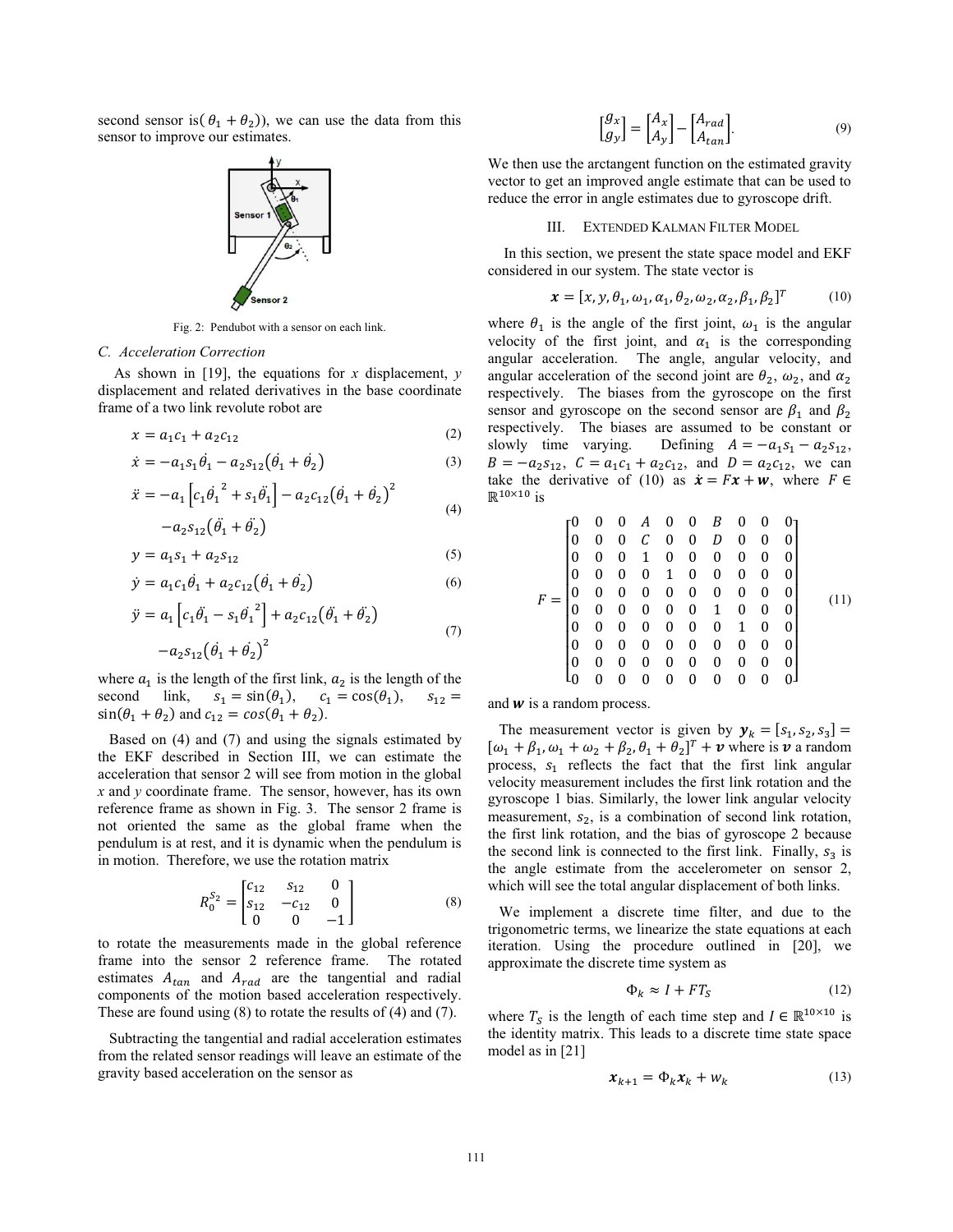$$
\mathbf{y}_k = H\mathbf{x}_k + \nu_k \tag{14}
$$

where  $k \in \{1,2,...\}$  is the discrete time index,  $x_k \in \mathbb{R}^{10}$  is the state vector at the time instant  $k, y_k \in \mathbb{R}^3$  is the measurement vector.  $\Phi_k \in \mathbb{R}^{10 \times 10}$  is the state transition matrix that describes the progression of states over time and is described in (12).  $H \in \mathbb{R}^{3 \times 10}$  is the matrix that relates the states to the measurements and is given by

$$
H = \begin{bmatrix} 0 & 0 & 0 & 1 & 0 & 0 & 0 & 0 & 1 & 0 \\ 0 & 0 & 0 & 1 & 0 & 0 & 1 & 0 & 0 & 1 \\ 0 & 0 & 1 & 0 & 0 & 1 & 0 & 0 & 0 & 0 \end{bmatrix}.
$$
 (15)

The terms  $w_k$  and  $v_k$  are white, zero-mean Gaussian noise processes with covariance matrices  $R \in \mathbb{R}^{3 \times 3}$  and  $Q \in$  $\mathbb{R}^{10\times10}$ , given by

$$
R = \begin{bmatrix} \sigma_1 & 0 & 0 \\ 0 & \sigma_2 & 0 \\ 0 & 0 & \sigma_3 \end{bmatrix}
$$
 (16)

$$
\sigma_3 = \begin{cases} \sigma_s & |s_1 + s_2| < \delta \\ \sigma_f & else \end{cases} \tag{17}
$$

$$
Q = \begin{bmatrix}\n\sigma_d & 0 & 0 & 0 & 0 & 0 & 0 & 0 & 0 & 0 \\
0 & \sigma_d & 0 & 0 & 0 & 0 & 0 & 0 & 0 & 0 \\
0 & 0 & \frac{\sigma_{\theta_1}^2}{9} & \frac{\sigma_{\theta_1}^4}{4} & \frac{\sigma_{\theta_1}^5}{5} & 0 & 0 & 0 & 0 & 0 \\
0 & 0 & \frac{\sigma_{\theta_1}^4}{4} & \frac{\sigma_{\theta_1}^3}{3} & \frac{\sigma_{\theta_1}^2}{2} & 0 & 0 & 0 & 0 & 0 \\
0 & 0 & \frac{\sigma_{\theta_1}^5}{5} & \frac{\sigma_{\theta_1}^2}{2} & \sigma_{\theta_1} & 0 & 0 & 0 & 0 & 0 \\
0 & 0 & 0 & 0 & \frac{\sigma_{\theta_2}^9}{9} & \frac{\sigma_{\theta_2}^4}{4} & \frac{\sigma_{\theta_2}^5}{5} & 0 & 0 \\
0 & 0 & 0 & 0 & \frac{\sigma_{\theta_2}^4}{4} & \frac{\sigma_{\theta_2}^3}{3} & \frac{\sigma_{\theta_2}^2}{2} & 0 & 0 \\
0 & 0 & 0 & 0 & 0 & \frac{\sigma_{\theta_2}^5}{5} & \frac{\sigma_{\theta_2}^2}{2} & \sigma_{\theta_2} & 0 & 0 \\
0 & 0 & 0 & 0 & 0 & 0 & 0 & \sigma_{\theta_1} & 0 \\
0 & 0 & 0 & 0 & 0 & 0 & 0 & 0 & \sigma_{\theta_2} & 0\n\end{bmatrix}
$$
(18)

The process noise matrix  $Q$  is constant with a blockdiagonal structure. We model the process noise on the  $x$ ,  $y$ , and  $\beta$  variables as independent, and the blocks for the  $\theta_i$ ,  $\omega_i$ ,  $\alpha_i$ ,  $i \in \{1,2\}$  reflect a random walk process. The  $\sigma_d$ ,  $\sigma_{\theta_1}$ ,  $\sigma_{\theta_2}$ , and  $\sigma_{\beta}$  terms in Q are determined by tuning for the best performance. The elements of  $R$ ,  $\sigma_1$  and  $\sigma_2$ , are constant and determined by taking the sample standard deviation of the measurement data during an initialization stage when the Pendubot is not in motion.

The noise term for  $\sigma_3$  is dynamic as shown in (17). Based on  $s_1$  and  $s_2$ ,  $\sigma_3$  toggles between  $\sigma_s$  and  $\sigma_f$ . In essence, the accelerometer is trusted more when the system is moving slower and less when the system is moving faster. The threshold,  $\delta$ , determines when to adjust the noise level of the accelerometer. The parameters were chosen experimentally, but to test the robustness, we varied the variance parameters by  $\pm 10\%$  with no ill effects.

 The EKF assumes that the state at the current time index evolves from the state from previous time index in a Markov process. The expected value of the state is derived from (13), providing the prediction stage of the EKF. It should also be noted that the state transition matrix must be updated at each time index. The equations corresponding to the prediction stage are given as

$$
\boldsymbol{x}_{k+1|k}^- = \boldsymbol{\Phi}_k \boldsymbol{x}_{k-1} \tag{19}
$$

$$
P_k^- = \Phi_k P_{k-1} \Phi_k^T + Q \tag{20}
$$

where  $P_k \in \mathbb{R}^{10 \times 10}$  is the estimate of the error covariance matrix at time *k*. After the prediction, the estimates are updated using the measurement. The equations involved in the update stage are

$$
K_k = P_k^- H^T (H P_k^- H^T + R)^{-1}
$$
 (21)

$$
\boldsymbol{x}_k = \boldsymbol{x}_k^- + K_k (\boldsymbol{y}_k - H \boldsymbol{x}_k^-)
$$
 (22)

$$
P_k = (I - K_k H)P_k^-
$$
\n<sup>(23)</sup>

where  $K_k \in \mathbb{R}^{10 \times 10}$  is called the Kalman gain. Note that  $K_k$ weights the effects of the measurements as a function of the sensor noise and estimation error covariance matrices.

#### IV. EXPERIMENTS

For each experiment, a sensor is placed on each of the two links of the Pendubot as shown in Fig. 2. They are aligned vertically and attached rigidly so that all rotation occurs about the z-axis of the sensor as shown in Fig. 3 (b).

Each trial begins and ends with the Pendubot at rest. This leads to initial state estimates  $x = 0$ m,  $y = -(a_1 + a_2)$ m,  $\theta_1 = -\frac{pi}{2}$  radians,  $\theta_2 = 0$  radians,  $\omega_1 = 0 \frac{radians}{second}$ ,  $\omega_2 =$  $0 \frac{\text{radians}}{\text{second}}$ ,  $\beta_1 = \mu_1 \frac{\text{radians}}{\text{second}}$ , and  $\beta_2 = \mu_2 \frac{\text{radians}}{\text{second}}$  $\frac{u_{\text{values}}}{\text{second}}$  where  $\mu_1$  and  $\mu_2$  are the mean values of the gyroscopes collected during the first 2 seconds of the rest period before the Pendubot is moved. We attached a rigid stick to the Pendubot to keep the knee from hyperextending, and moved the links by hand to simulate human motion.



Fig. 3: Custom Sensor & Sensor Axis Orientation

The sensors are custom-designed boards with an MPU9150, which has a 3-axis accelerometer and a 3-axis gyroscope. The accelerometer is set with a range of  $\pm 8g$ . The gyroscopes have a full scale range of  $\pm 2000^{\circ}$  per second. The sensors collect the data and transfer it through a Bluetooth connection to a PC at  $\sim$ 200Hz. MATLAB is used to read and analyze the data.

 Each sensor has its own clock and time stamps the data relative to the local clock. The data between the two sensors must be time synchronized. The sensor data is resampled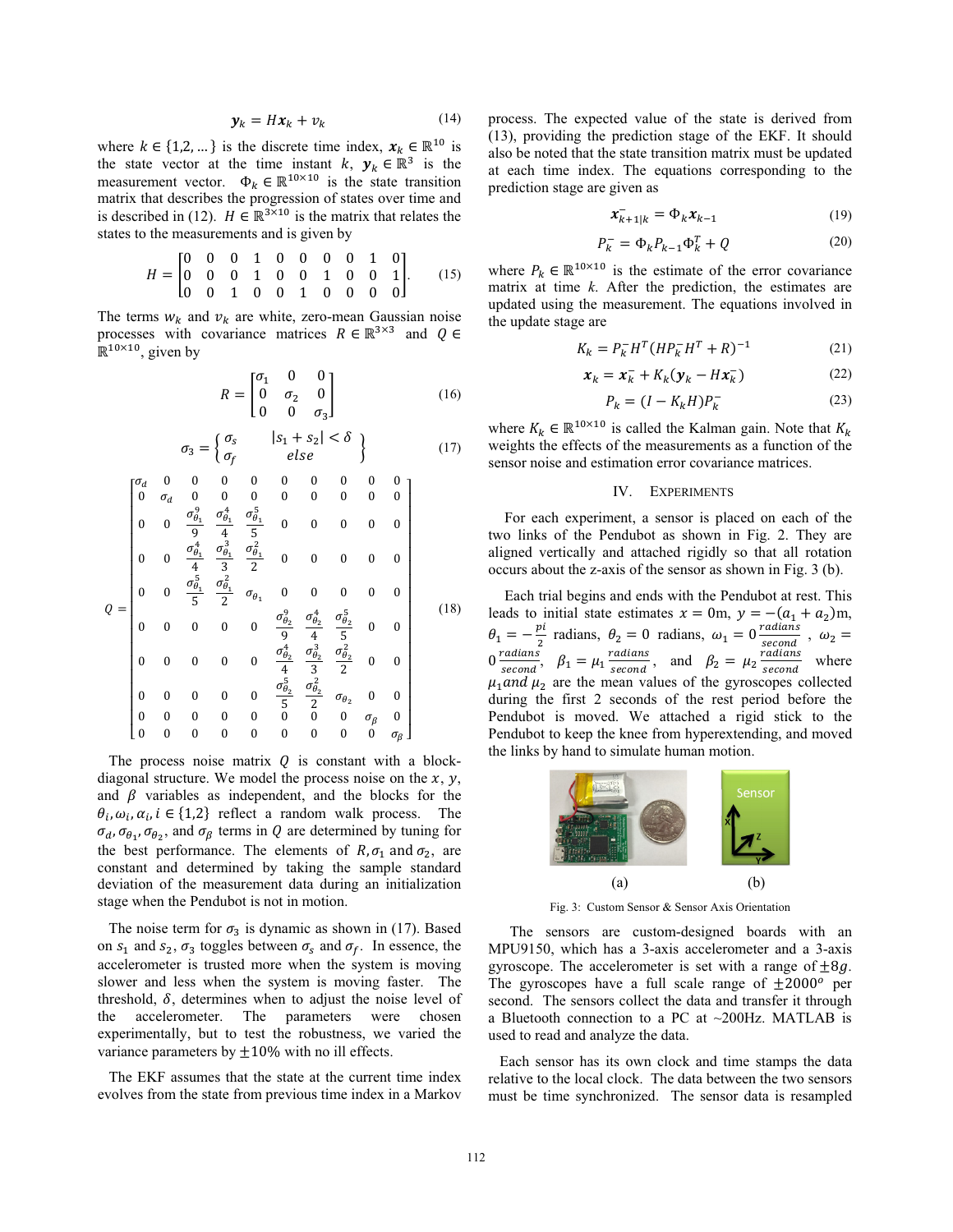based on the local time stamps to correct for any minor deltas in the sampling frequency. After resampling, the sensors must be aligned for the signal processing. Because the two sensors are attached to the two links of the Pendubot, we align the sensor data based on the assumption that both sensors will see the initial motion at the same time. Using this assumption, we manually shift the data of the second sensor to match the first sensor. After synchronization, a median filter, over a window of 5 samples, is applied to the data to smooth any noise in the signal and handle any packet loss. Finally, all gyroscope data is converted to radians before applying the EKF.

 In addition, the Pendubot was connected through USB to another PC that collected data from the two angle encoders through a LabView VI. The encoder data was collected at 200 Hz to serve as a gold standard for all angle estimates.

# V. ANALYSIS AND RESULTS

Fig. 4 shows the angle estimate based on the raw accelerometer readings (*i.e.* treating the acceleration vector as the direction of gravity) and the corrected acceleration angle estimate, with the encoder measurement. This movement was relatively slow, and the corrected acceleration angle estimate tracks the encoder measurement better than the estimate based on raw accelerometer measurements. This simple trial shows that the method for removing the motion based acceleration works. Due to the noise on the accelerometer signal, the correction will not be perfect, but the angle estimate does improve. The improvement can be seen with a root mean square error (RMSE) of 0.1163 radians for the corrected acceleration estimate versus 0.173 radians for the basic acceleration estimate over the trial.



Fig. 4: Raw Acc. Angle Estimate vs Corrected Acc. Angle Estimate

Fig. 5 shows the encoder angle measurement for  $\theta_1 + \theta_2$ and the accelerometer angle estimate from sensor 2 for an experiment with varying speed of motion. With faster movements, the acceleration angle estimate tracks the encoder measurement very poorly. When the motion slows or stops, the accelerometer angle estimate improves relative to the encoder. Over the entire trial, the accelerometer angle estimate has a RMSE of .718 radians.

 Fig. 6 shows the same trial, but only uses the gyroscope measurements as inputs to the EKF to estimate the angle. During the faster motion, the system tracks well, but the drift in the gyroscope estimate causes error as the system slows and comes to rest as shown in the zoomed portion of

Fig. 6. This offset will remain in the system and accumulate over time without some correction. As the system begins moving again, the estimate will already be incorrect due to the offset caused by the gyroscope drift. The gyroscope only EKF solution has a RMSE of 0.1011 radians over this trial.



Fig. 6: Gyroscope only EKF vs. Encoder

 Fig. 7 and Fig. 8 show the updated EKF using the raw accelerometer angle estimate,  $\left[A_x, A_y\right]^T$  as an input and using the corrected accelerometer vector  $\begin{bmatrix} g_x & g_y \end{bmatrix}^T$  angle estimate as an input respectively. It can be seen that the updated EKF using the raw accelerometer angle estimate is an improvement over the accelerometer alone, but is not as accurate as the gyroscope alone. The EKF using the corrected accelerometer angle estimate tracks the encoder well during the motion, and reduces the error compared to the gyroscope only EKF during the periods without motion.



Fig. 8: EKF with Corrected Accelerometer Angle Estimate vs Encoder